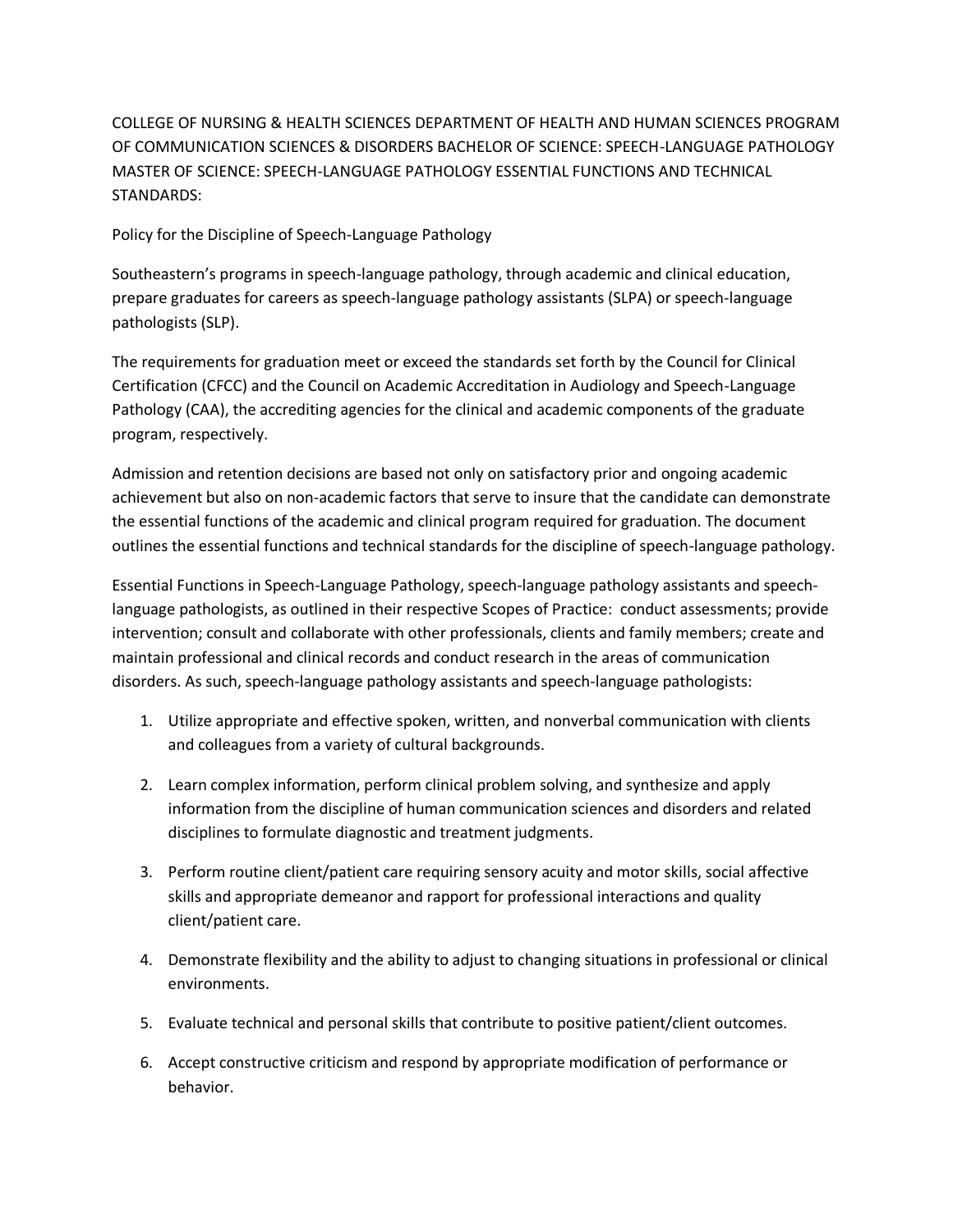- 7. Possess reading comprehension and writing competency in English sufficient to meet curricular and clinical demands.
- 8. Maintain emotional and mental health necessary to use one's intellectual abilities, to promptly complete responsibilities and to develop appropriate relationships with faculty, supervisors, staff, peers, clients, parents, caregivers and other professionals

Technical Standards for the Discipline of Speech-Language Pathology, speech-language pathology assistants and speech-language pathologists, as outlined in their respective scopes of practice:

- 1. Demonstrate honesty, integrity, and professionalism consistent with the profession's Code of Ethics.
- 2. Μaintain confidentiality of client/patient information.
- 3. Demonstrate appreciation and respect for peers', colleagues', staff's, clients'/patients', and significant others' individual, social, and cultural differences.
- 4. Demonstrate appropriate behaviors, emotional stability, and attitudes to protect the safety and well being of clients/patients and peers.
- 5. Demonstrate flexibility and the ability to adjust to changing situations in professional and clinical situations.
- 6. Reflect on professional and clinical performance and accurately self-assess performance.
- 7. Observe clients'/patients' activities and behaviors through visual, auditory, and tactile/kinesthetic modes in order to accurately interpret and document assessment and treatment procedures. Visually and auditorally identify normal and disordered communication, cognition, social interaction and feeding/swallowing.
- 8. Accurately monitor, through visual, auditory and tactile modalities, equipment displays and controls used for assessment and treatment of clients/patients.
- 9. Perform moderately strenuous continuous physical activity during clients'/patients' assessment, treatment, or transition (i.e., push an adult in a wheelchair, pick up and carry equipment and treatment materials, engage in play activities with young children).
- 10. Accurately and efficiently use equipment and materials to ensure the safety of clients/patients during assessment, treatment or transition.
- 11. Comprehend, integrate, and synthesize a large body of information in a short period of time during assessment and/or treatment procedures.
- 12. Analyze and manage complex client/patient behavioral, motoric or sensory limitations.
- 13. Utilize appropriate and effective spoken, written and non-verbal communication. This includes active listening, quickly synthesizing information, and responding contingently.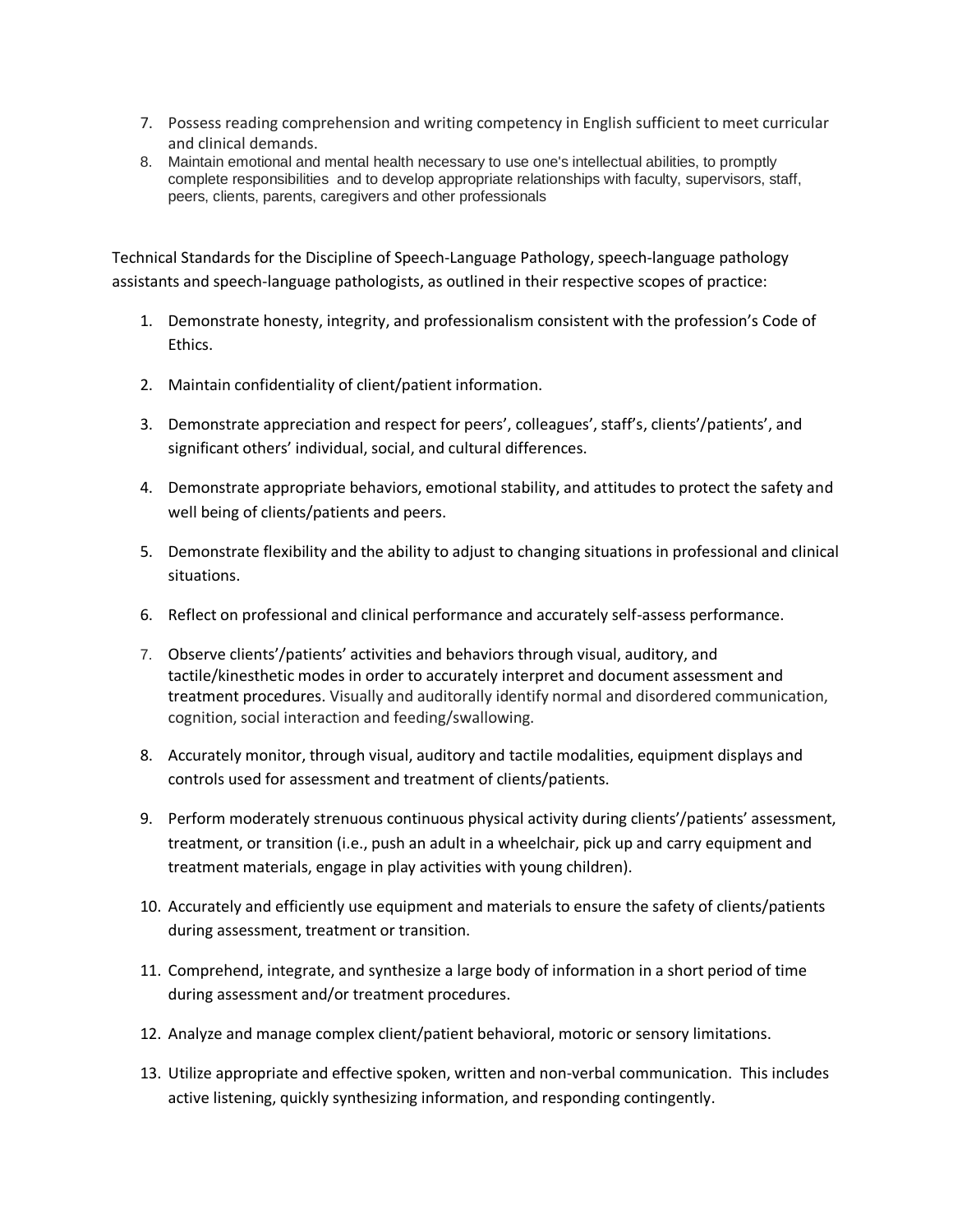14. Be able to communicate with clients at a level consistent with competent professional practice, as outlined by ASHA:

*It is the position of the American Speech-Language-Hearing Association (ASHA) that students and professionals in communication sciences and disorders who speak with accents and/or dialects can effectively provide speech, language, and audiological services to persons with communication disorders as long as they have the expected level of knowledge in normal and disordered communication, the expected level of diagnostic and clinical case management skills, and if modeling is necessary, are able to model the target phoneme, grammatical feature, or other aspect of speech and language that characterizes the client's particular problem.*

- 15. Αccurately read, comprehend, and interpret information from diagnostic tests, equipment, and client/patient records.
- 16. Accurately complete documentation in a timely manner. Accurately proofread and edit own documentation.
- 17. Modify communication style to meet the communication needs of clients, caregivers, and other persons served and recognize when a patient's family/caregivers do or do not understand the clinician's written and/or verbal communication.
- 18. Maintain appropriate professional behavior including punctuality, regular attendance, maintaining client confidentiality, and completing all duties and assignments pursuant to one's academic plan.
- 19. Manage the use of time effectively to complete professional and technical tasks within realistic time constraints
- 20. Dress appropriately/professionally and provide for one's own personal hygiene and professional behavior.

Policies Influencing the Program of Study

Southeastern's Program of Communication Sciences & Disorders graduate program in speech-language pathology is accredited by ASHA's Council on Academic Accreditation in Audiology and Speech-Language Pathology (CAA). Operating within the scope of accrediting standards, the Program has the freedom and ultimate responsibility for (1) the selection of students, (2) the design, implementation, and evaluation of the curriculum, (3) the evaluation of student progress, and (4) the determination of who should be awarded a degree. Faculty and professional staff in the Program have a responsibility for the welfare of clients evaluated, treated, or otherwise affected by students enrolled in the CSD Program. The Program has the responsibility to the public to assure that its graduates can become fully competent SLP and SLPA professionals, capable of delivering quality services in a timely manner and preserving the wellbeing of the clients they serve. Thus, it is important that the persons admitted, retained, and graduated possess the communication, motor, intelligence/cognitive, sensory/observational, behavioral/social, and ethical capacity necessary to practice speech-language pathology.